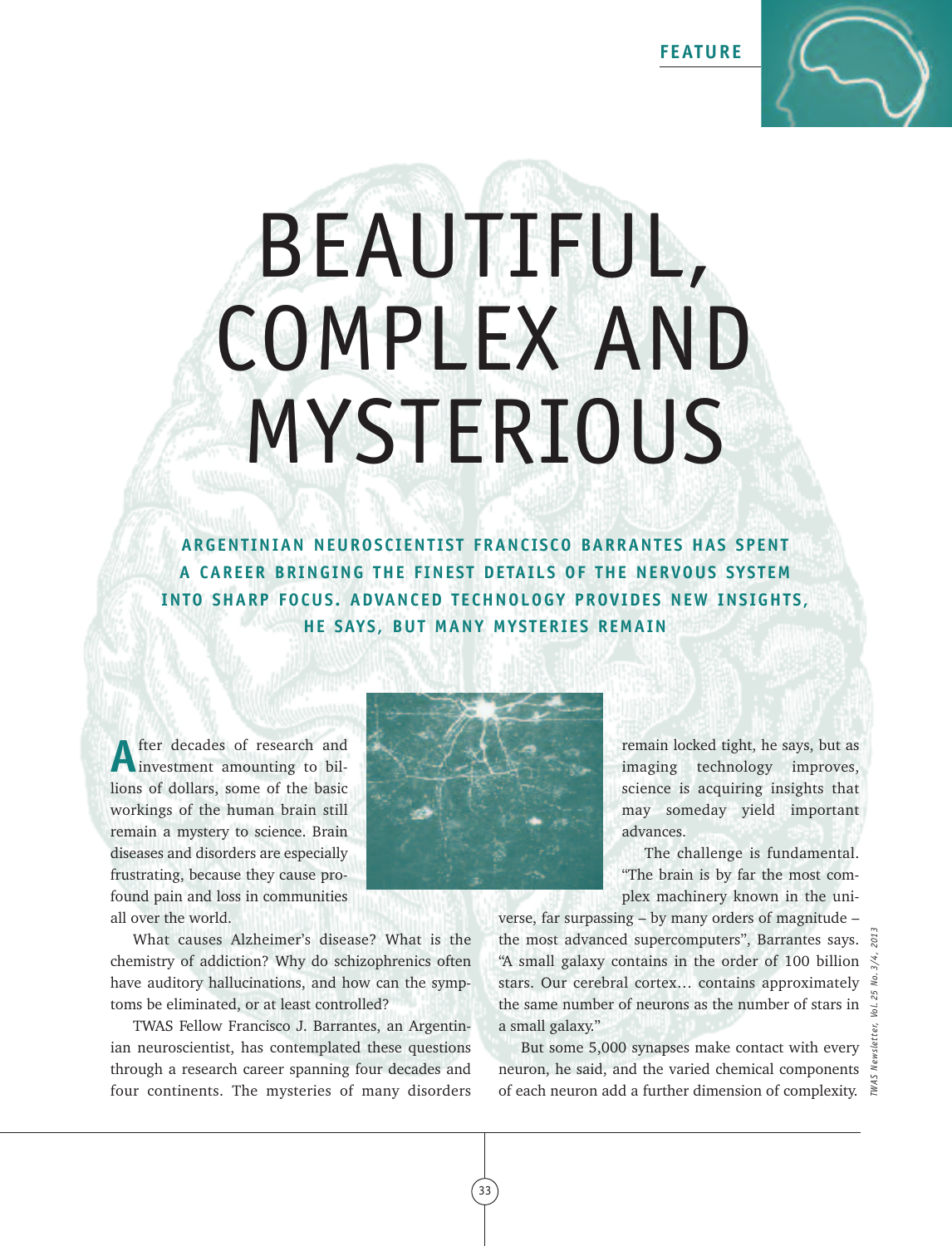

Barrantes heads the Laboratory of Molecular Neurobiology in the Biomedical Research Institute at the Pontifical Catholic University of Argentina. He was elected a TWAS Fellow in 1991, and today serves as the Academy's vice president for Latin America; he was named to deliver one of three TWAS Medal Lectures at the Academy's 2013 General Meeting in Buenos Aires.

While brain diseases challenge researchers in the world's most advanced laboratories, he said, it is essential that scientists in the developing world join in the pursuit of knowledge that can lead to treatments, and perhaps cures.

"I think developing nations need to develop their own skills in all disciplines of human knowledge", Barrantes said in the interview. "Neuroscience is no exception. I feel the ability to pursue research in neurosciences sometimes can be accomplished with

simple tools, which even the lesser-developed countries can tackle. I think this is a very important concept that has to be told to our youngsters in developing nations: try to tackle any kind of questions, and don't be afraid of facing apparently insurmountable tasks."

# **AN EARLY START IN NEUROSCIENCE**

Barrantes' mother was an obstetrician, and his father was a gynaecologist, and he too initially set a course for a career in medicine. But by his second year of medical school in Buenos Aires, he was already a teaching assistant in neurobiology under Eduardo de Robertis, a pioneer of electron microscopy and neuroscience. De Robertis had been one of a small international team that revealed the structure of the synapse in 1954, in a pioneering paper in the *Journal of Cell Biology*.

"I knew that my destiny was in science  $-$  I was going to be a basic scientist, not a practicing MD", Barrantes says now. "Neuroscience came very early in my life, and I loved the idea of doing research."

That was the start of a rich, high-impact research career. After earning his PhD in 1973 at the University of Buenos Aires, he spent nine years at the Max Planck

> Institute for Biophysical Chemistry in Germany, serving for nearly five years as the joint head of the Membrane Biophysics Group. He has had research posts and visiting professorships in Europe, the United States, India and Israel, but has been based back in Argentina since 1983. He formerly served as direc-

tor of the Bahia Blanca Science and Technology Centre of the Argentinian national research council *Consejo Nacional de Investigaciones Científicas y Técnicas* (CON-ICET) and as director of the Institute of Biochemistry there. He remains a top-ranked researcher at CON-ICET, and holds the UNESCO Chair of Biophysics and Molecular Neurobiology.

### **DEEPER AND DEEPER INTO THE BRAIN**

During his 40-minute TWAS Medal lecture at the General Meeting, Barrantes offered an eloquent tour of the brain, with a mix of knowledge and passion that could engage both scientists and a general audience.

2013 *TWAS Newsletter, Vol. 25 No. 3/4, 2013*  $3/4,$ Νo. 25 Vol. **WAS Newsletter,**  *As imaging technology improves, science is acquiring insights that may someday yield important advances.*

34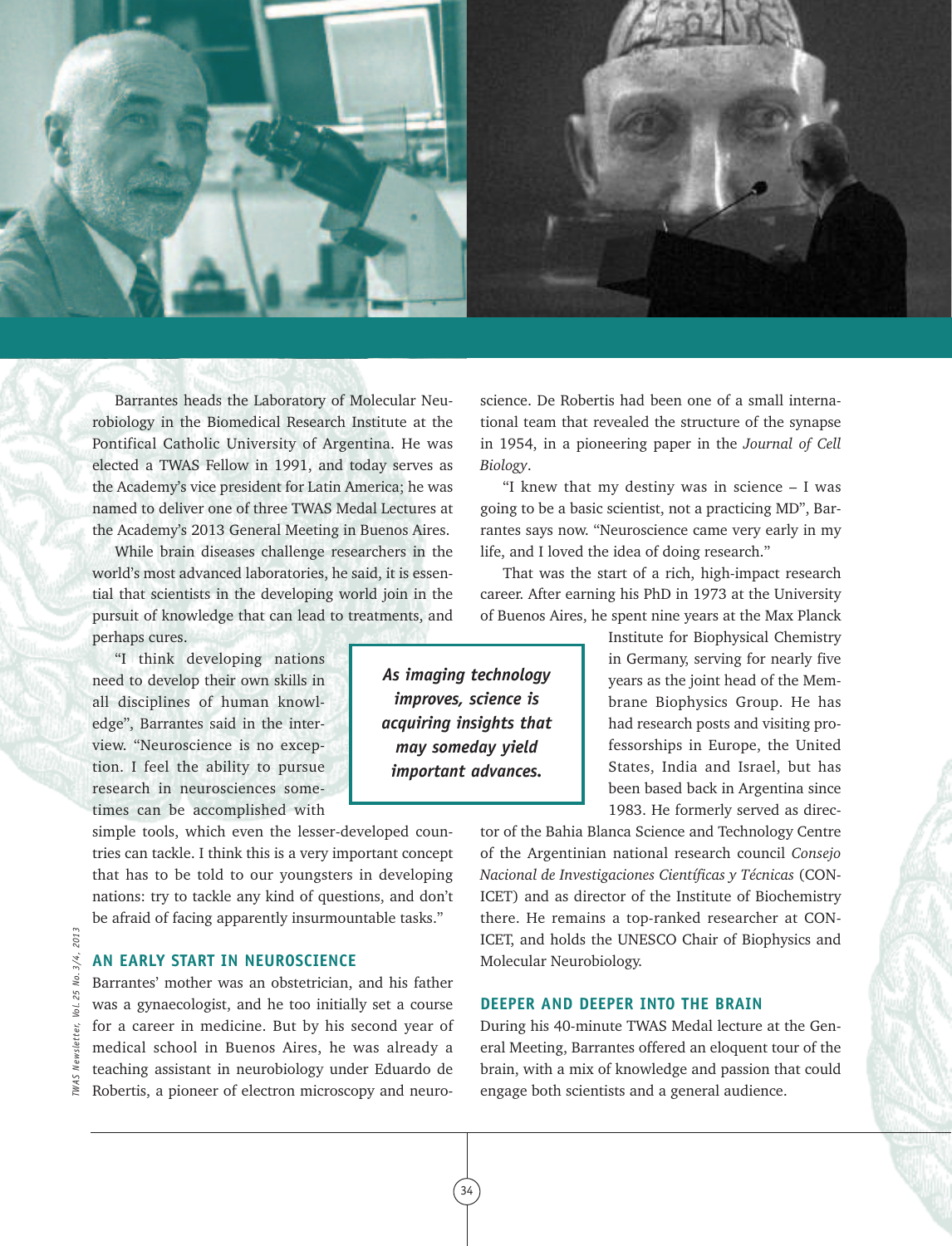



Starting from the cerebral cortex cellular organization, he focused in on smaller and smaller units of the brain's complex system. Glial cells, which support and protect neurons. Neurons, the "extremely exquisite" and excitable cells that transmit information through electrical and chemical signals. Dendrites, the arborisations of neurons, covered in thousands of nanoscale protrusions called spines, where excitable synaptic contacts occur. The synapse is a main element of information flow, traffic and storage in the brain, Barrantes explained, and in those spines there are thousands of different proteins that serve as signalling enzymes, receptors and fulfill other functions. Synapses conduct chemical or electrical signals between neurons and other cells.

"The operation of the brain can be envisaged as a multi-stratified time-dependent system, which involves genes, molecules, cell, networks, and the whole brain", he said. "The brain's performance is exceptional. Light and sound are sent chemically to regions of brain, where they are processed by complex mechanisms. Sometimes – but not always – they become conscious."

And when that happens, functional magnetic resonance imaging shows the result: "The whole brain lights up."

Why is the brain so complex?

"Probably for two reasons", Barrantes said in the interview after his address. "One is because of the sheer numbers involved – the number of connections that we have. The static view would put complexity at the level of the 1015 different synapses in the brain, especially human brains. And the second thing is the *From left: TWAS Vice President Francisco Barrantes at work; Barrantes discusses the science of the human brain at the 24th TWAS General Meeting; former TWAS President C.N.R. Rao, Barrantes and former TWAS President José I. Vargas. Above: Barrantes's award. (Photos: Roque Silles)*

The 2013 Medal Lecture is awarded to Francisco J. Barrantes, Argentina

dynamics – the fact that the connections as we speak are modifying… When we sleep, we reshape, we destroy, we redo, and our dreams convey new connections. We reconnect and disconnect, and as we age we destroy at an accelerated rate. This makes establishing the connectivity not only a daunting challenge, but it seems an impossible task."

### **READING THE BRAIN IN ACTION**

35

That's where technology becomes so important. With  $\ddot{g}$ the best conventional microscopes, researchers can see  $\mathcal{Z}$ that the dendrites appear like tiny buttons on the top of the neuron. But researchers around the world are working to surpass existing limits and achieve 'superresolution' in brain imaging.

For example, Barrantes explained, electron microscopy, also called nanoscopy, is allowing researchers to